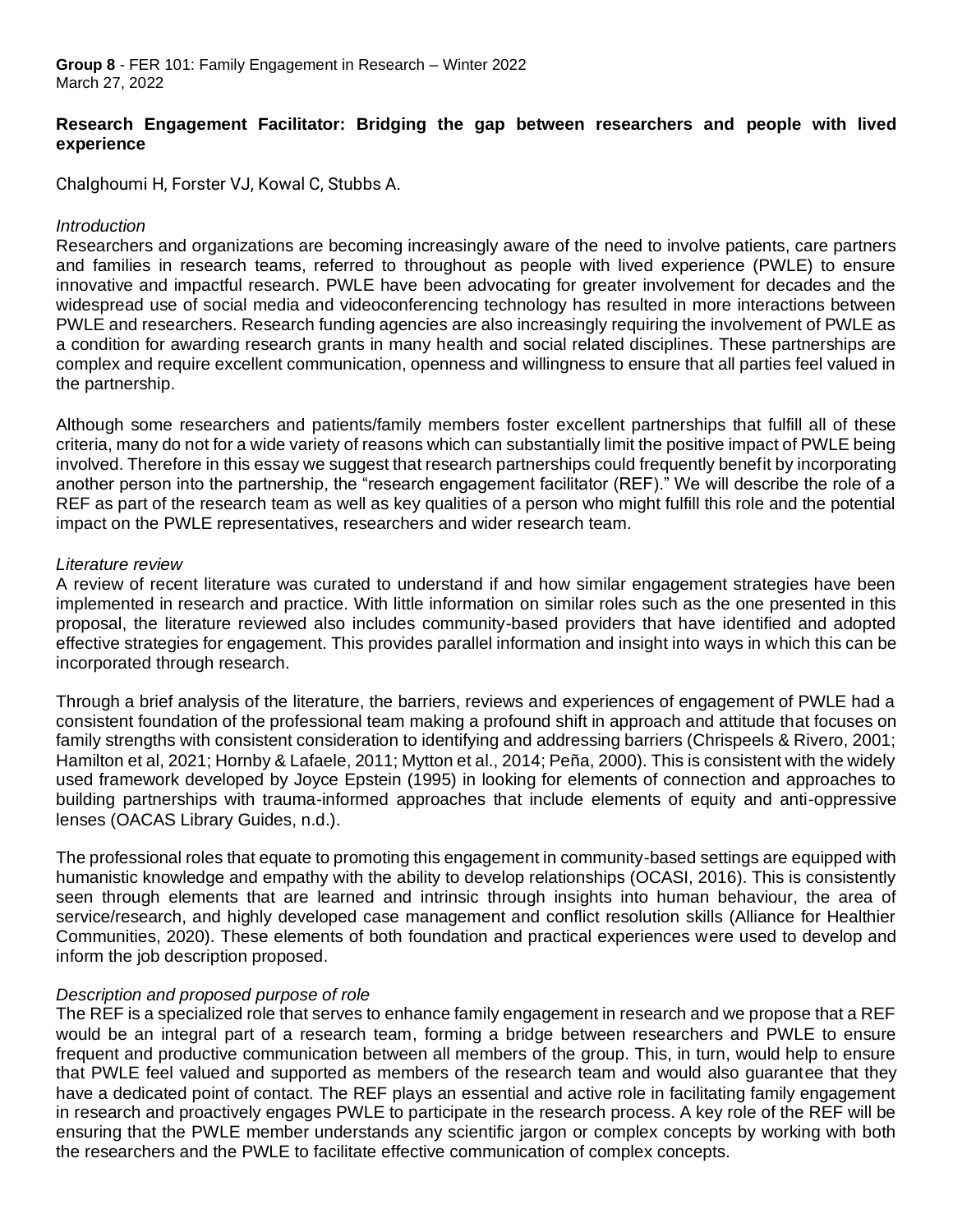#### *Needed skills/qualities/training for a REF*

We have included within this paper, a job posting (appendix 1) which summarizes the personal skills and qualities desirable in a REF. Three sub-themes emerge as characteristics needed for REFs to effectively perform their role: the ability to understand research methods, effective communication skills, and personality. These qualities go hand in hand with showing respect and inclusion for cultural sensitivity.

*Understanding research methods:* Having a strong understanding of the following domains: scientific concepts & research design, ethical and participant safety considerations, medical products development & regulation of research studies using medical products, clinical study operations (Good Clinical Practice), study and site management, and data management & informatics.

*Communication:* The ability to explain the research in lay terms and outline the expectations of both the researcher and PWLE is critical to be successful in this role. Being able to hear concerns of both researchers and PWLE and actively resolve issues as they arise. Multilingualism is an asset as conversation in native languages allows for deeper understanding.

*Personality:* Outgoing, self-confident, approachable, and empathetic with a genuine concern for the well-being of others. Acts as a leader by displaying professionalism and teamwork.

Candidates well suited for this role can come from several backgrounds including social work, nursing, clinical research, and counseling. Training sessions in relationship building, conflict resolution and research administration would enhance the candidate's skillset. If the role is within a clinical setting, certification may help with career advancement. Two organizations that provide certification include the Association of Clinical Research Professionals (ACRPnet.org) and the Society of Clinical Research Associates (SoCRA.org).

#### *The impact of REFs*

Including a REF on a research team will greatly enhance the communication and working relationship between the researchers and the PWLE. By ensuring all members of the research team feel valued, research innovation and impact can be maximized. Further, researchers will also gain confidence and experience of how to personally ensure equitable and productive relationships with PWLE and will be more likely to retain participants in the study, as well as for future research studies. For some PWLE, participating in research studies may also be a source of stress and harm (Flagal, Best & Hunter, 2007) and the REF will be trained to identify when PWLE are struggling and intervene accordingly, as well as to make sure researchers do not inadvertently contribute to this harm.

#### *Moving forward: Ideas for promoting the REF*

To promote REF as a profession and service, it is necessary to develop a clear and agreed-on scope of practice with the REF practitioner's roles, responsibilities, and related skills. In this paper, we propose specific responsibilities, qualifications and skills that could serve as a starting point to define this scope (Appendix 1).

The agreed-upon scope should be integrated into carefully designed training programs with evidence-oriented competencies and practical realities to ensure rigour, ethics, and professionalism in supporting researchers and PWLE. REF training programs should evaluate and monitor the outcomes for PWLE to assist in and improve these outcomes and inform future decisions. Future research could also improve REF-related services and programs by assessing the outcomes and identifying facilitators and barriers to the REF roles interventions and opportunities for the future.

Finally, to ensure the sustainability of REFs as a profession, researchers and research centers, health and community organizations, and other concerned governmental entities should implement sustainable models for funding the REF services.

#### *Conclusion*

As the pace of interest for family engagement in research continues to grow, the use of a REF is a strategic opportunity to make research recruitment and retention more efficient and effective. Family members are more interconnected and empowered than ever before. Awareness of research is gradually growing as more family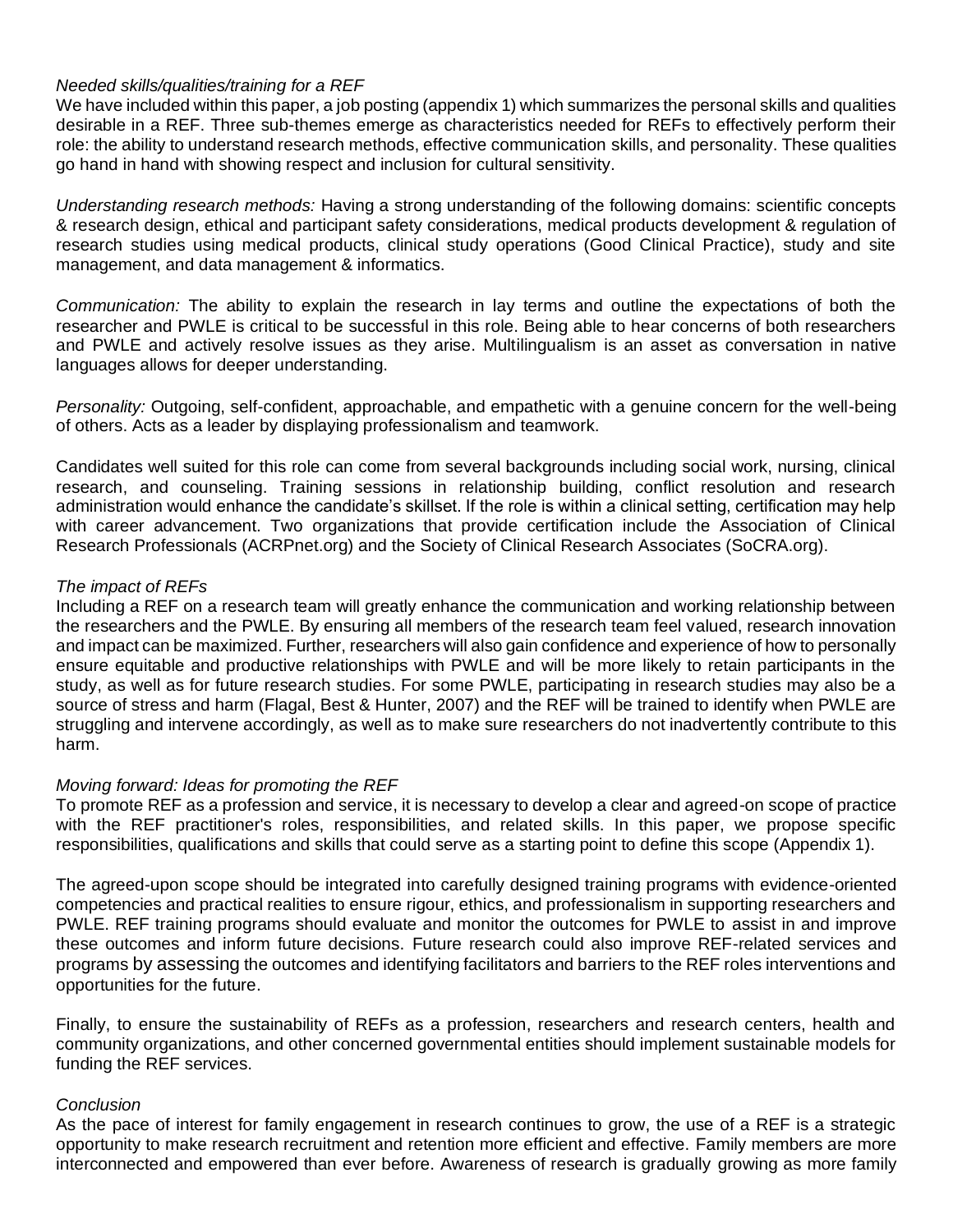members are motivated in being part of research. Beyond helping find research projects, a REF could fill an essential role in helping family members understand, and effectively engage in research. The REF could be an instrumental research team member that aids in family retention and facilitates knowledge translation.

By supporting researchers and family members in this way, REFs ultimately are THE missing link to help bridge the gap between researchers and family members.

#### *References*

Alliance for Healthier Communities. (2020). *Mental Health and Engagement Work.* Retrieved March 1, 2022 from [https://www.allianceon.org/job-posting/Mental-Health-Outreach-](https://www.allianceon.org/job-posting/Mental-Health-Outreach-and-Engagement-Worker-0) and-Engagement-Worker-0

Chrispeels, J. & Rivero, E. (2001). Engaging Latino Families for Student Success: How parent education can reshape parents' sense of place in the education of their children. *Peabody Journal of Education, 76*(2), pp. 119-169. <https://doi.org/10.2080/00220676009492741>

Epstein, J. L. (May 1995). School/family/community partnerships: Caring for the children we share. *Phi Delta Kappan*, *76*(9), 701–712.

Flagel, D. C., Best, L. A., & Hunter, A. C. (2007). Perceptions of stress among students participating in psychology research: A Canadian survey. *Journal of Empirical Research on Human Research Ethics*, *2*(3), 61- 67. <https://journals.sagepub.com/doi/abs/10.1525/jer.2007.2.3.61>

Hamilton, C. B., Hoens, A. M., McKinnon, A. M., McQuitty, S., English, K., Hawke, L. D., & Li, L. C. (2021). Shortening and validation of the Patient Engagement In Research Scale (PEIRS) for measuring meaningful patient and family caregiver engagement. *Health Expectations : an International Journal of Public Participation in Health Care and Health Policy, 24*(3), 863–879. <https://doi.org/10.1111/hex.13227>

Hornby, G., & Lafaele, R. (2011). Barriers to parental involvement in education: an explanatory model. *Educational Review (Birmingham), 63*(1), 37–52.<https://doi.org/10.1080/00131911.2010.488049>

Mytton, J., Ingram, J., Manns, S., & Thomas, J. (2014). Facilitators and Barriers to Engagement in Parenting Programs: A Qualitative Systematic Review. *Health Education & Behavior, 41*(2), 127–137[.](https://doi.org/10.1177/1090198113485755) <https://doi.org/10.1177/1090198113485755>

OACAS Library Guides. (n.d.). *Family engagement in child welfare: Strategies for engaging families*. Retrieved March 1, 2022, from<https://oacas.libguides.com/family-engagement/strategies>

Ontario Council of Agencies Serving Immigrants (OCASI). (2016). *Community Engagement.* Retrieved March 1, 2022, from <http://www.ocasi.org/>

Peña, D. (2000). Parent Involvement: Influencing Factors and Implications. *The Journal of Educational Research, 94*(1). <https://doi.org/10.1080/00220670009598741>

*Link to video describing the research engagement facilitator role* [https://www.powtoon.com/c/fk9ZZWKTsc4/1/m](https://urldefense.com/v3/__https:/www.powtoon.com/c/fk9ZZWKTsc4/1/m__;!!D0zGoin7BXfl!rTlJM6DrFykR6hBpeNULR_-Z2rv-20kGDLs8vNzHS2qN04pjsa0f1jGbC9-OxdBTvG8F7Sra$)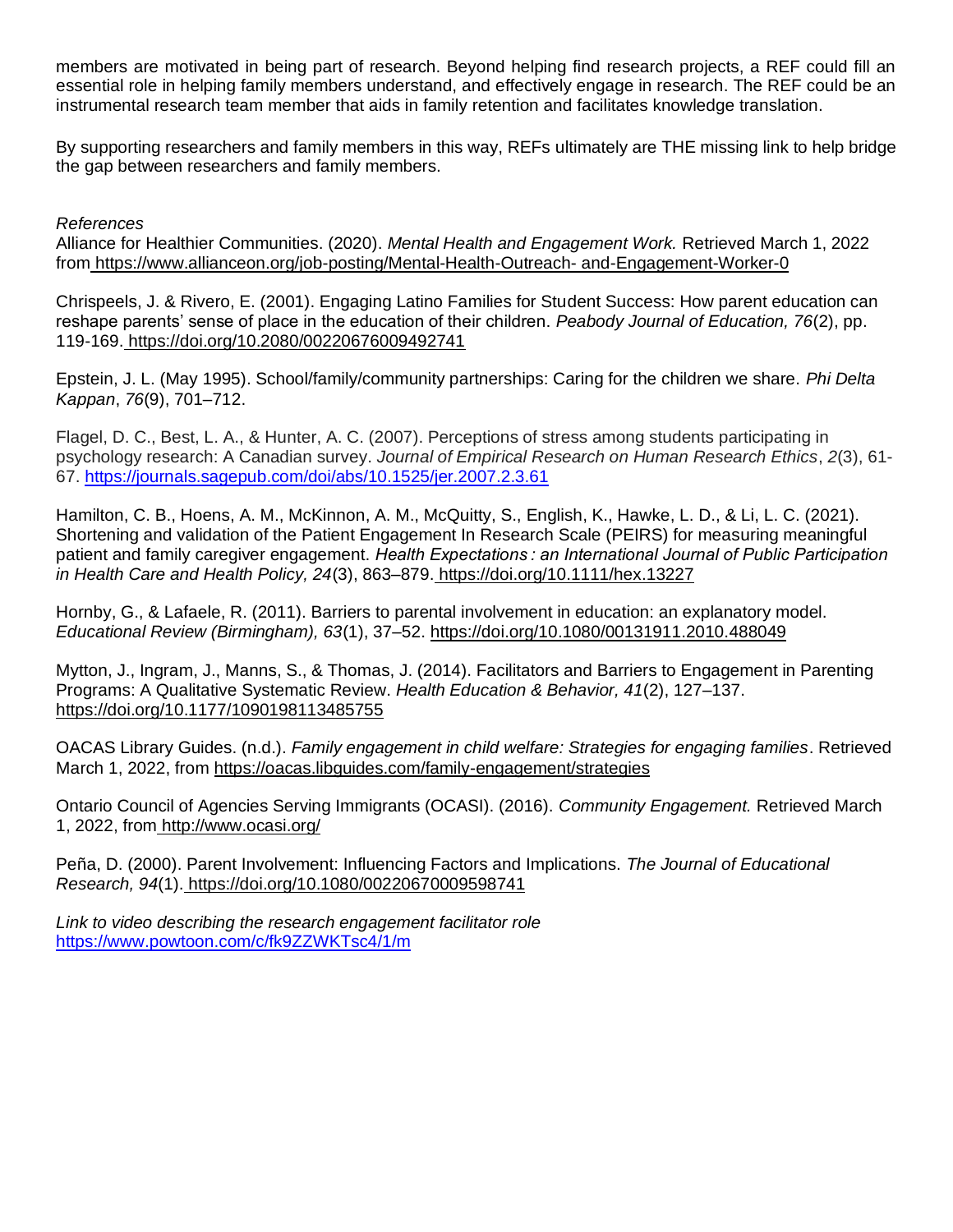*The following job posting is meant to be used as a template for institutions wishing to hire Research Engagement Facilitators as part of their research program/framework*

# R E S E A R C H E N G A G E M E N T FACILITATOR

<<Insert description of Institution, Location, Program, and Project>>

## WHAT THE ROLE IS

The Research Engagement Facilitator (REF) is a specialized role that serves to enhance family engagement in research. As part of the research team, the REF works alongside investigators, research nurses, managers, coordinators and assistants to promote and facilitate research programs and platforms. The REF serves as a bridge between researchers and persons with lived experience (PWLE) by explaining research objectives and participant involvement using easy to understand terms and diagrams.

The REF will:

- Provide exceptional support to researchers and PWLE through various stages of the research process.
- Be paired with investigators and work seamlessly and collaboratively with them to ensure a positive experience for PWLE throughout the research process.
- Have a strong understanding of research methods including patient enrollment, informed consent process, data collection, analysis and results dissemination.
- Be available to PWLE to answer any non-clinical related questions and assist PWLE in finding answers from the appropriate internal and external resources.
- Play an essential and active role in facilitating family engagement in research and proactively engages PWLE to participate in the research process. The candidate is highly motivated to work in research and to positively support researchers and PWLE.
- Facilitate dialogue and communication between researchers and PWLE by encouraging open discourse.

## WHAT THE ROLE IS NOT

Research administration and tasks generally fulfilled by investigators and/or research coordinators including but not limited to: grant management, research ethics applications, regulatory document preparation, patient screening, participant enrollment, data collection, analysis and manuscript preparation.

## KEY TASKS

Identifying PWLE interested in utilizing research engagement facilitator service

## KEY SKILLS

- RESEARCH METHODS
- **COMMUNICATION**
- PROBLEM SOLVING
- PROJECT MANAGEMENT

## LEVEL/SALARY RANGE

## JOB CATEGORY

POSITION TYPE (FULL-TIME, PART-TIME, CONTRACT)

DATE POSTED

## POSTING EXPIRES